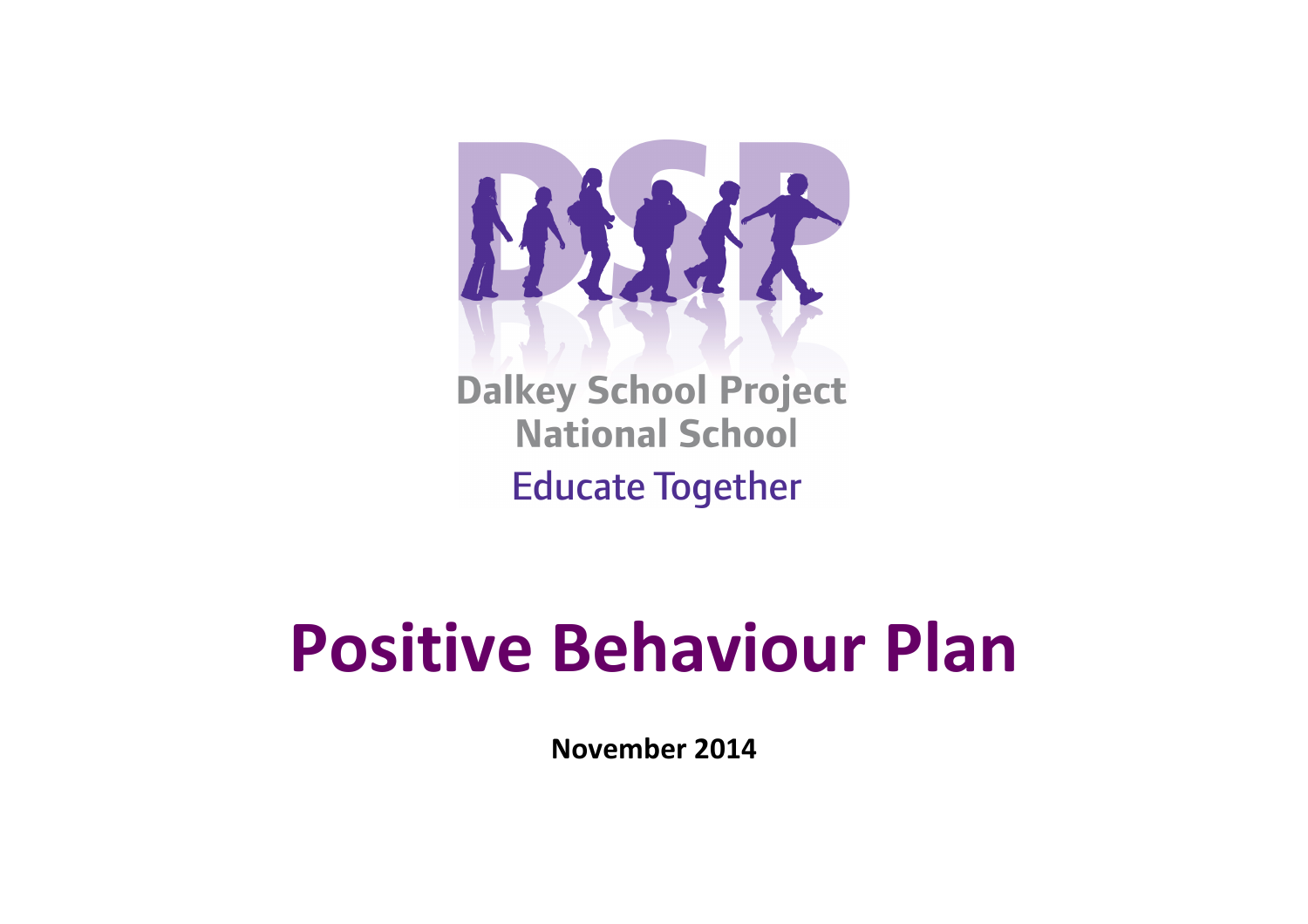| Students complying with the school's Code<br>of Behaviour will:-                                                                                                                                                                                          | To ensure that students comply with the<br>school's Code of Behaviour, teachers/staff<br>will:-                                                                                                                                                                                                                                                                                                                                                                                                                                                                                                                                                 | To ensure that students comply with the<br>school's Code of Behaviour,<br>Parents/Guardians will:-                                                                                                                                                                                                                                                                     | To ensure that students comply with the<br>school's Code of Behaviour, the Principal<br>and Deputy Principal will:-                                                                                                                                                             |
|-----------------------------------------------------------------------------------------------------------------------------------------------------------------------------------------------------------------------------------------------------------|-------------------------------------------------------------------------------------------------------------------------------------------------------------------------------------------------------------------------------------------------------------------------------------------------------------------------------------------------------------------------------------------------------------------------------------------------------------------------------------------------------------------------------------------------------------------------------------------------------------------------------------------------|------------------------------------------------------------------------------------------------------------------------------------------------------------------------------------------------------------------------------------------------------------------------------------------------------------------------------------------------------------------------|---------------------------------------------------------------------------------------------------------------------------------------------------------------------------------------------------------------------------------------------------------------------------------|
|                                                                                                                                                                                                                                                           |                                                                                                                                                                                                                                                                                                                                                                                                                                                                                                                                                                                                                                                 |                                                                                                                                                                                                                                                                                                                                                                        |                                                                                                                                                                                                                                                                                 |
| <b>Attendance</b><br>$\triangleright$ Attend school every day unless it<br>is absolutely unavoidable.<br>Arrive on time.<br>➤<br>Come to school in appropriate<br>➤<br>dress.<br>Walk quietly to class.<br>➤                                              | <b>Attendance</b><br>Welcome students to class.<br>$\blacktriangleright$<br>Notice good attendance and<br>$\blacktriangleright$<br>punctuality.<br>Monitor attendance in classes.<br>$\blacktriangleright$<br>Notify parents/guardians by letter of<br>➤<br>absences at 10+, 15+, 20+ days.<br>Record on checklist.<br>Meet, greet and line up your class so<br>$\blacktriangleright$                                                                                                                                                                                                                                                           | <b>Attendance</b><br>Ensure your child has good attendance<br>➤<br>and punctuality.<br>Acknowledge receipt of notification.<br>➤                                                                                                                                                                                                                                       | <b>Attendance</b><br>Greet students on their arrival.<br>➤<br>Follow up and follow through with<br>➤<br>students who have regular absences<br>and poor attendance.                                                                                                              |
|                                                                                                                                                                                                                                                           | that they enter the classroom calmly.                                                                                                                                                                                                                                                                                                                                                                                                                                                                                                                                                                                                           |                                                                                                                                                                                                                                                                                                                                                                        |                                                                                                                                                                                                                                                                                 |
| School materials / resources /<br>equipment<br>Bring correct books, copies, pens<br>➤<br>to school every day (including PE<br>gear. Refer to Dress Code in Code<br>of Behaviour.)                                                                         | School materials / resources /<br>equipment<br>Choose appropriate books,<br>$\blacktriangleright$<br>workbooks, materials for class.<br>For students who forget a book or pen,<br>have additional materials available to<br>ensure learning is the priority in class.<br>$\blacktriangleright$<br>Give verbal praise to students who<br>always bring correct materials to class<br>and students who are improving.<br>Notify parents/guardians by sticker in<br>journal if children do not have<br>appropriate materials for class.<br>Refer constant breaches of materials<br>$\blacktriangleright$<br>rule to Principal. Record on checklist. | School materials / resources /<br>equipment<br>Ensure your child has correct books,<br>⋗<br>copies and pens as specified in the<br>relevant booklist.<br>$\blacktriangleright$<br>Ensure your child is dressed<br>appropriately for PE as specified in the<br>Code of Behaviour.<br>$\blacktriangleright$<br>Acknowledge receipt of notification in<br>school journal. | School materials / resources /<br>equipment<br>Ensure that additional materials are<br>➤<br>available to teachers in their classes.<br>Follow up on children referred from<br>➤<br>teachers for constant breaches of the<br>materials rule with letter to<br>parents/guardians. |
| <b>Homework</b><br>Have homework journal in class<br>➤<br>every day $(2nd – 6th classes)$ .<br>Record homework in journal<br>➤<br>every day.<br>Get student journal signed each<br>➤<br>week by parent or guardian $((2nd –$<br>6 <sup>th</sup> classes). | <b>Homework</b><br>Use the homework journal to:-<br>$\blacktriangleright$<br>Enable children to record their<br>$\blacktriangleright$<br>homework.<br>Remind children about what materials<br>they need for your class.                                                                                                                                                                                                                                                                                                                                                                                                                         | <b>Homework</b><br>Check and sign your child's journal on<br>a daily basis.<br>Sign journal to acknowledge notes<br>➤<br>from teacher.<br>Sign journal to acknowledge any<br>➤<br>reports from teachers of breach of<br>Code of Behaviour.                                                                                                                             | <b>Homework</b><br>Follow up on children referred by<br>$\blacktriangleright$<br>teachers.                                                                                                                                                                                      |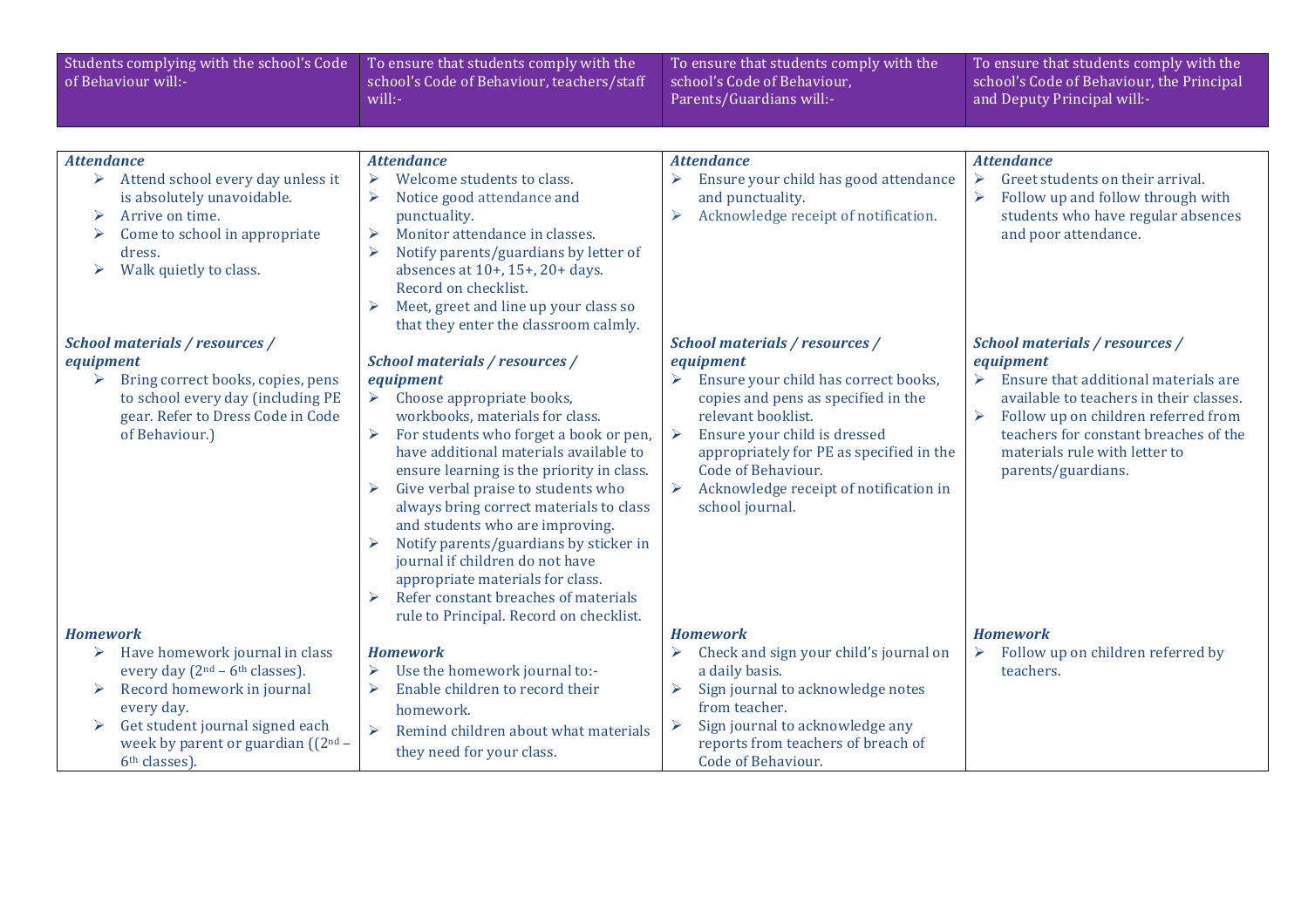| Students complying with the school's Code<br>of Behaviour will:-                                                                                                                                                                                                                | To ensure that students comply with the<br>school's Code of Behaviour, teachers/staff<br>will:-                                                                                                                                                                                                                                                                                                                                                                                                                                                                                                                                                                                                                                                                                                                                                                                                                                                                                                                                                                                                                                                              | To ensure that students comply with the<br>school's Code of Behaviour,<br>Parents/Guardians will:-                                                                                                                                                                                                                                                                                                                                                                                                                                                                                                                                                                                                                                                                                                                                                  | To ensure that students comply with the<br>school's Code of Behaviour, the Principal<br>and Deputy Principal will:-                                                                                                                                                                                                                                                                                                                                                                                                                                                                                                                                                                                                                                                                                                                                                                                                                                                                                                                                        |
|---------------------------------------------------------------------------------------------------------------------------------------------------------------------------------------------------------------------------------------------------------------------------------|--------------------------------------------------------------------------------------------------------------------------------------------------------------------------------------------------------------------------------------------------------------------------------------------------------------------------------------------------------------------------------------------------------------------------------------------------------------------------------------------------------------------------------------------------------------------------------------------------------------------------------------------------------------------------------------------------------------------------------------------------------------------------------------------------------------------------------------------------------------------------------------------------------------------------------------------------------------------------------------------------------------------------------------------------------------------------------------------------------------------------------------------------------------|-----------------------------------------------------------------------------------------------------------------------------------------------------------------------------------------------------------------------------------------------------------------------------------------------------------------------------------------------------------------------------------------------------------------------------------------------------------------------------------------------------------------------------------------------------------------------------------------------------------------------------------------------------------------------------------------------------------------------------------------------------------------------------------------------------------------------------------------------------|------------------------------------------------------------------------------------------------------------------------------------------------------------------------------------------------------------------------------------------------------------------------------------------------------------------------------------------------------------------------------------------------------------------------------------------------------------------------------------------------------------------------------------------------------------------------------------------------------------------------------------------------------------------------------------------------------------------------------------------------------------------------------------------------------------------------------------------------------------------------------------------------------------------------------------------------------------------------------------------------------------------------------------------------------------|
| <b>Whole school and classroom rules and</b><br>procedures<br>Follow classroom rules and<br>➤<br>routines.<br>Do your best and let others do the<br>➤<br>same<br>Be fair and honest with classmates<br>⋗<br>and staff<br>Move around the classroom<br>➤<br>quietly and carefully | Communicate with parents.<br>➤<br>Check journals weekly and ensure that<br>➤<br>they are signed by parents/guardians.<br>Use the journal to inform<br>$\blacktriangleright$<br>parents/guardians if children are in<br>breach of the code of behaviour.<br><b>Whole school and classroom rules and</b><br>procedures<br>Draw up class charter/rules with<br>➤<br>children at beginning of the academic<br>year, referring to agreed rules in the<br><b>Code of Behaviour</b><br>Display the rules and routines in your<br>classroom.<br>Consistently and fairly implement the<br>school's agreed 1,2,3 system (2)<br>warnings, followed by a timeout).<br>Notice and acknowledge desired<br>$\blacktriangleright$<br>behaviours as soon as they happen by<br>providing extra positive attention -<br>'Catch Them Being Good'.<br>Use his/her professional judgement<br>➤<br>and decide what minor misbehaviours<br>will be tactically ignored depending on<br>the individual needs of students.<br>Give constructive feedback to students<br>when particular rules and routines are<br>ignored.<br>Have a system of encouragements and<br>rewards to promote | <b>Whole school and classroom rules and</b><br>procedures<br>Inform yourself of class charter/rules<br>➤<br>Read the Code of Behaviour<br>➤<br>$\blacktriangleright$<br>Support and encourage your child to<br>follow the Code of Behaviour<br>Support and respect the teachers'<br>$\blacktriangleright$<br>professional judgement in dealing<br>with classroom rules and routines.<br>Support school staff in their<br>$\blacktriangleright$<br>implementation of the school's agreed<br>1,2,3 system (2 warnings, followed by<br>a timeout).<br>Notice and acknowledge desired<br>➤<br>behaviours as soon as they happen by<br>providing extra positive attention -<br>'You shared your toys really well.' 'Well<br>done for trying your best.' etc.<br>$\blacktriangleright$<br>Discuss systems of encouragement<br>and reward with your child. | <b>Whole school and classroom rules and</b><br>procedures<br>Lead a whole school system of rules,<br>➤<br>routines, encouragements and<br>rewards.<br>$\blacktriangleright$<br>Consistently and fairly implement this<br>whole school system of rules, routines,<br>encouragements and rewards.<br>Notice and acknowledge desired<br>➤<br>behaviours as soon as they happen.<br>$\blacktriangleright$<br>Have a system of encouragements and<br>rewards to promote:-<br>(a) desired behaviours<br>(b) compliance with the rules and<br>routines.<br>$\blacktriangleright$<br>Organize for visual displays of whole<br>school rules and routines around the<br>school<br>Pay particular attention to vulnerable<br>$\blacktriangleright$<br>and at risk students.<br>Consider what messages particular<br>➤<br>student behaviours may be<br>communicating (e.g. refusal to start<br>work may indicate 'I'm not able to do<br>this work').<br>Ensure that systems of rules, routines,<br>encouragements and rewards are<br>available to substitute teachers. |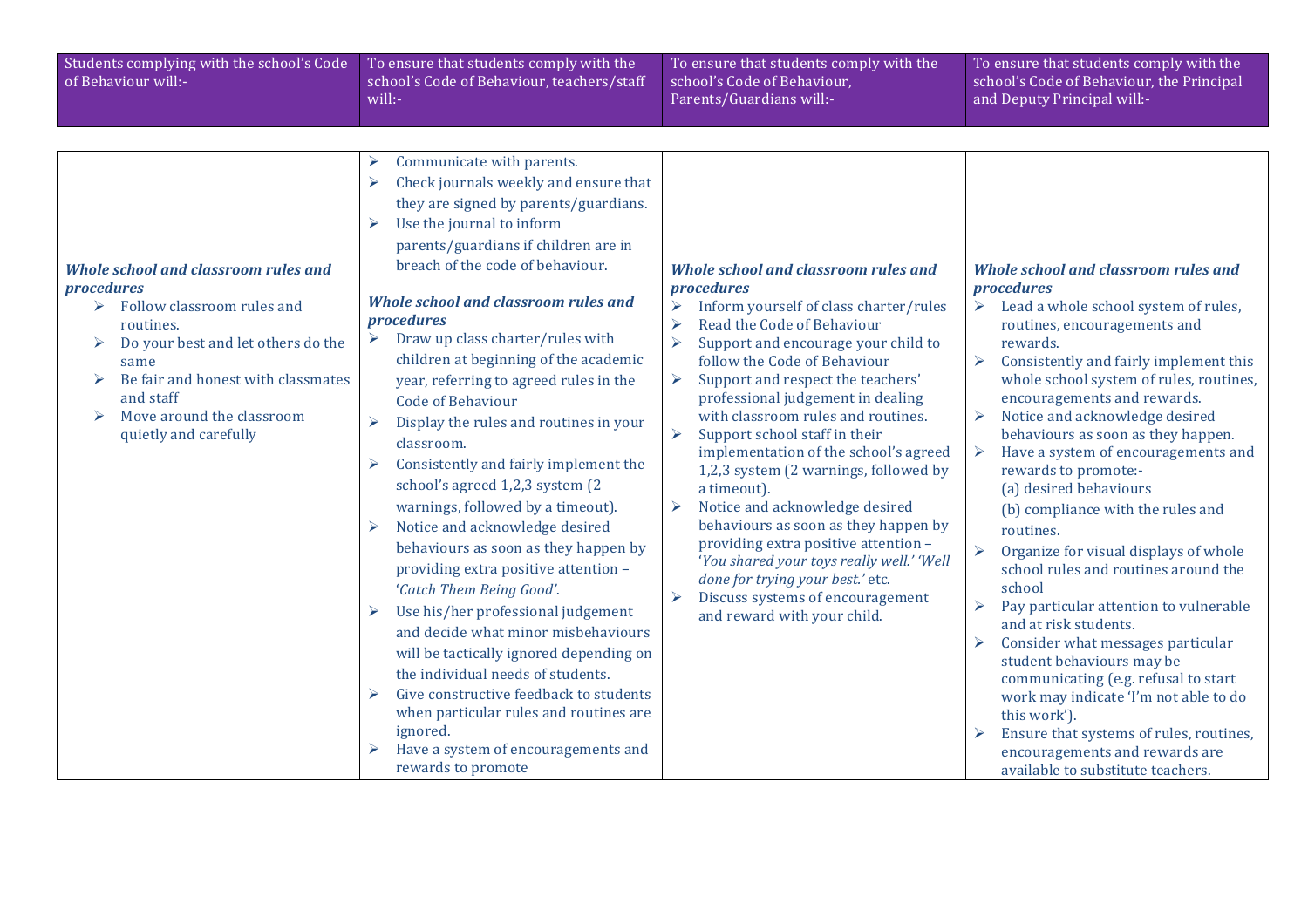| Students complying with the school's Code<br>of Behaviour will:-                                                                                                                                               | To ensure that students comply with the<br>school's Code of Behaviour, teachers/staff<br>will:-                                                                                                                                                                                                                                                                                                                                                                                                                                                                                                                                                                                                                                                                                                                                                                                                                                      | To ensure that students comply with the<br>school's Code of Behaviour,<br>Parents/Guardians will:-                                                                                   | To ensure that students comply with the<br>school's Code of Behaviour, the Principal<br>and Deputy Principal will:-                                                                                                                                                                                                                                                                                                                                                                                                                                                                                                                                                                                                                                                                                         |
|----------------------------------------------------------------------------------------------------------------------------------------------------------------------------------------------------------------|--------------------------------------------------------------------------------------------------------------------------------------------------------------------------------------------------------------------------------------------------------------------------------------------------------------------------------------------------------------------------------------------------------------------------------------------------------------------------------------------------------------------------------------------------------------------------------------------------------------------------------------------------------------------------------------------------------------------------------------------------------------------------------------------------------------------------------------------------------------------------------------------------------------------------------------|--------------------------------------------------------------------------------------------------------------------------------------------------------------------------------------|-------------------------------------------------------------------------------------------------------------------------------------------------------------------------------------------------------------------------------------------------------------------------------------------------------------------------------------------------------------------------------------------------------------------------------------------------------------------------------------------------------------------------------------------------------------------------------------------------------------------------------------------------------------------------------------------------------------------------------------------------------------------------------------------------------------|
|                                                                                                                                                                                                                |                                                                                                                                                                                                                                                                                                                                                                                                                                                                                                                                                                                                                                                                                                                                                                                                                                                                                                                                      |                                                                                                                                                                                      |                                                                                                                                                                                                                                                                                                                                                                                                                                                                                                                                                                                                                                                                                                                                                                                                             |
| <b>Whole school and classroom rules and</b><br>procedures (continued)                                                                                                                                          | (a) desired behaviour<br>(b) compliance with the rules and<br>routines.<br><b>Whole school and classroom rules and</b><br>procedures (continued)<br>Be aware of tone of voice and body<br>➤<br>language when responding to<br>misbehaviour.<br>Pay particular attention to vulnerable<br>and at risk students.<br>Use his/her professional judgement<br>and consider what messages<br>particular student behaviours may be<br>communicating (e.g. refusal to start<br>work may indicate 'I'm not able to do<br>this work').<br>Identify stresses that cause you to<br>ignore your usual best practice and<br>develop appropriate responses to<br>prevent a problem escalating.<br>Use his/her professional judgement<br>and decide what minor misbehaviours<br>will be tactically ignored depending on<br>the individual needs of students.<br>Give constructive feedback to students<br>➤<br>when particular rules and routines are | <b>Whole school and classroom rules and</b><br>procedures (continued)                                                                                                                | Work with and support staff in<br>challenging situations with students.<br>Be consistent in response to incidents<br>Whole school and classroom rules and<br>procedures<br>and give feedback to relevant teachers<br>on decisions made.<br>Give constructive feedback to students<br>and parents when particular rules and<br>routines are ignored.<br>Co-ordinate school support teams to<br>ensure that vulnerable and at risk<br>students are supported.<br>Consistently implement consequences<br>and sanctions for breaches of the Code<br>of Behaviour.<br>Be aware of your tone of voice and<br>body language when responding to<br>misbehaviour.<br>Identify stresses that cause you to<br>ignore your usual best practice and<br>develop appropriate responses to<br>prevent a problem escalating. |
| <b>Yard rules and procedures</b><br>Follow yard rules and routines.<br>➤<br>Play safely and kindly<br>$\blacktriangleright$<br>Walk calmly and safely to and<br>➤<br>from yard<br>Include others in games<br>➤ | ignored.<br><b>Yard rules and procedures</b><br>Display the yard rules and routines<br>$\blacktriangleright$<br>throughout the school.<br>Consistently and fairly implement the<br>➤                                                                                                                                                                                                                                                                                                                                                                                                                                                                                                                                                                                                                                                                                                                                                 | <b>Yard rules and procedures</b><br>Inform yourself of yard rules and<br>routines<br>Read the Code of Behaviour<br>$\blacktriangleright$<br>➤<br>Support and encourage your child to | <b>Yard rules and procedures</b><br>$\triangleright$ As above                                                                                                                                                                                                                                                                                                                                                                                                                                                                                                                                                                                                                                                                                                                                               |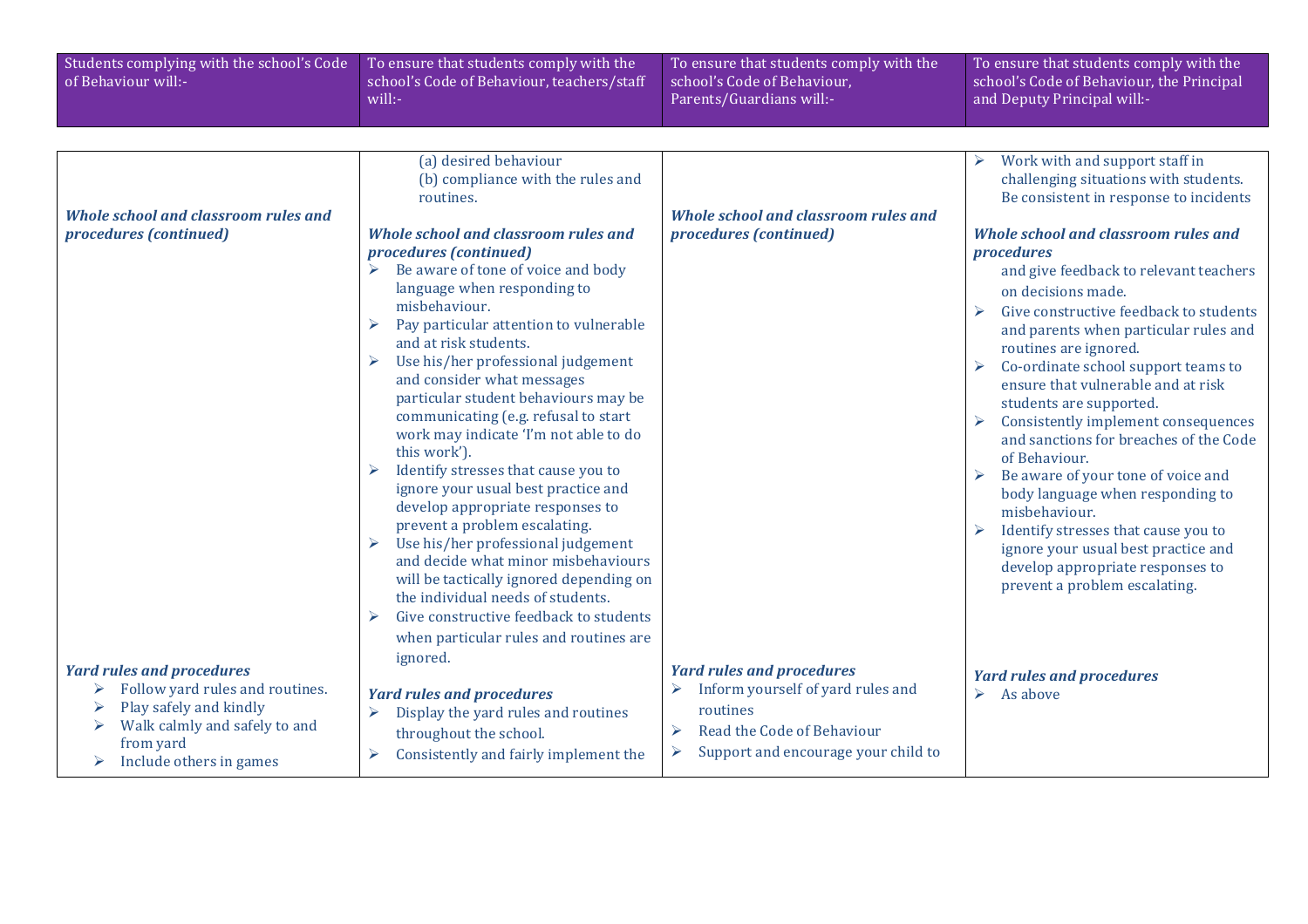| Students complying with the school's Code<br>of Behaviour will:-                                                                                                                                | To ensure that students comply with the<br>school's Code of Behaviour, teachers/staff<br>will:-                                                                                                                                                                                                                                                                                                                                                                                                                                                 | To ensure that students comply with the<br>school's Code of Behaviour,<br>Parents/Guardians will:-                                                                                                                                                                                                                                                                                                                                                                                                                                                                                                                                                                              | To ensure that students comply with the<br>school's Code of Behaviour, the Principal<br>and Deputy Principal will:-                                                                                                                                                                                                                                                                                                                                                                                                                                                                                            |
|-------------------------------------------------------------------------------------------------------------------------------------------------------------------------------------------------|-------------------------------------------------------------------------------------------------------------------------------------------------------------------------------------------------------------------------------------------------------------------------------------------------------------------------------------------------------------------------------------------------------------------------------------------------------------------------------------------------------------------------------------------------|---------------------------------------------------------------------------------------------------------------------------------------------------------------------------------------------------------------------------------------------------------------------------------------------------------------------------------------------------------------------------------------------------------------------------------------------------------------------------------------------------------------------------------------------------------------------------------------------------------------------------------------------------------------------------------|----------------------------------------------------------------------------------------------------------------------------------------------------------------------------------------------------------------------------------------------------------------------------------------------------------------------------------------------------------------------------------------------------------------------------------------------------------------------------------------------------------------------------------------------------------------------------------------------------------------|
| Protect and care for living things<br>➤<br>in our school grounds<br>Ask permission to leave the yard<br>⋗<br>Keep inside designated<br>➤<br>boundaries<br>Respond to the bell                   | school's agreed 1,2,3 system (2)<br>warnings, followed by a timeout).<br>$\blacktriangleright$<br>Use his/her professional judgement<br>and decide what minor misbehaviours<br>will be tactically ignored depending on<br>the individual needs of students.<br>Work with colleagues to implement<br>➤<br>specific plans for individuals or groups<br>in need of extra support                                                                                                                                                                   | follow the Code of Behaviour<br>Support and respect the teachers'<br>➤<br>professional judgement in dealing<br>with classroom rules and routines.<br>$\blacktriangleright$<br>Support school staff in their<br>implementation of the school's agreed<br>1,2,3 system (2 warnings, followed by<br>a timeout).<br>$\blacktriangleright$<br>Notice and acknowledge desired<br>behaviours as soon as they happen by<br>providing extra positive attention -<br>'You shared your toys really well.' 'Well<br>done for passing the ball.'<br>Discuss systems of encouragement<br>➤<br>and reward with your child.                                                                     |                                                                                                                                                                                                                                                                                                                                                                                                                                                                                                                                                                                                                |
| <b>Respect</b><br>Show respect for school staff and<br>➤<br>parents/guardians.<br>Show respect for other children.<br>➤<br>Show respect for school property<br>➤<br>and the property of others. | <b>Respect</b><br>Explicitly teach students what respect<br>➤<br>for staff, other children,<br>parents/guardians looks like; acts like;<br>sounds like; feels like in class and<br>around the school.<br>Display key respect messages through<br>➤<br>monthly themes in your classroom.<br>Model respectful behaviour to all<br>➤<br>members of the school community at<br>all times.<br>Actively support colleagues who are<br>➤<br>teaching social skills to children<br>requiring additional social skills<br>teaching and regular revision. | <b>Respect</b><br>Explicitly teach your child what<br>respect for staff, other children,<br>parents/guardians looks like; acts like;<br>sounds like; feels like at home and<br>around the school.<br>Inform yourself of monthly themes.<br>➤<br>Model respectful behaviour to all<br>➤<br>members of the school community at<br>all times.<br>$\blacktriangleright$<br>Be mindful, if discussing school issues<br>at home or at the school gates, that<br>you are a model for your child.<br>Actively support staff who are<br>$\blacktriangleright$<br>implementing the 1,2,3, system of<br>consequences and sanctions for<br>children who display disrespectful<br>behaviour. | <b>Respect</b><br>Lead and actively promote a whole<br>⋗<br>school approach to respectful<br>behaviour.<br>Model respectful behaviour to all<br>➤<br>members of the school community at<br>all times.<br>Oversee the explicit teaching of what<br>respect for staff and students looks<br>like; acts like; sounds like; feels like.<br>$\blacktriangleright$<br>Consistently and fairly implement the<br>1,2,3 system of consequences and<br>sanctions for children who display<br>disrespectful behaviour.<br>Respond appropriately to<br>➤<br>disrespectful behaviour by<br>parents/guardians towards staff. |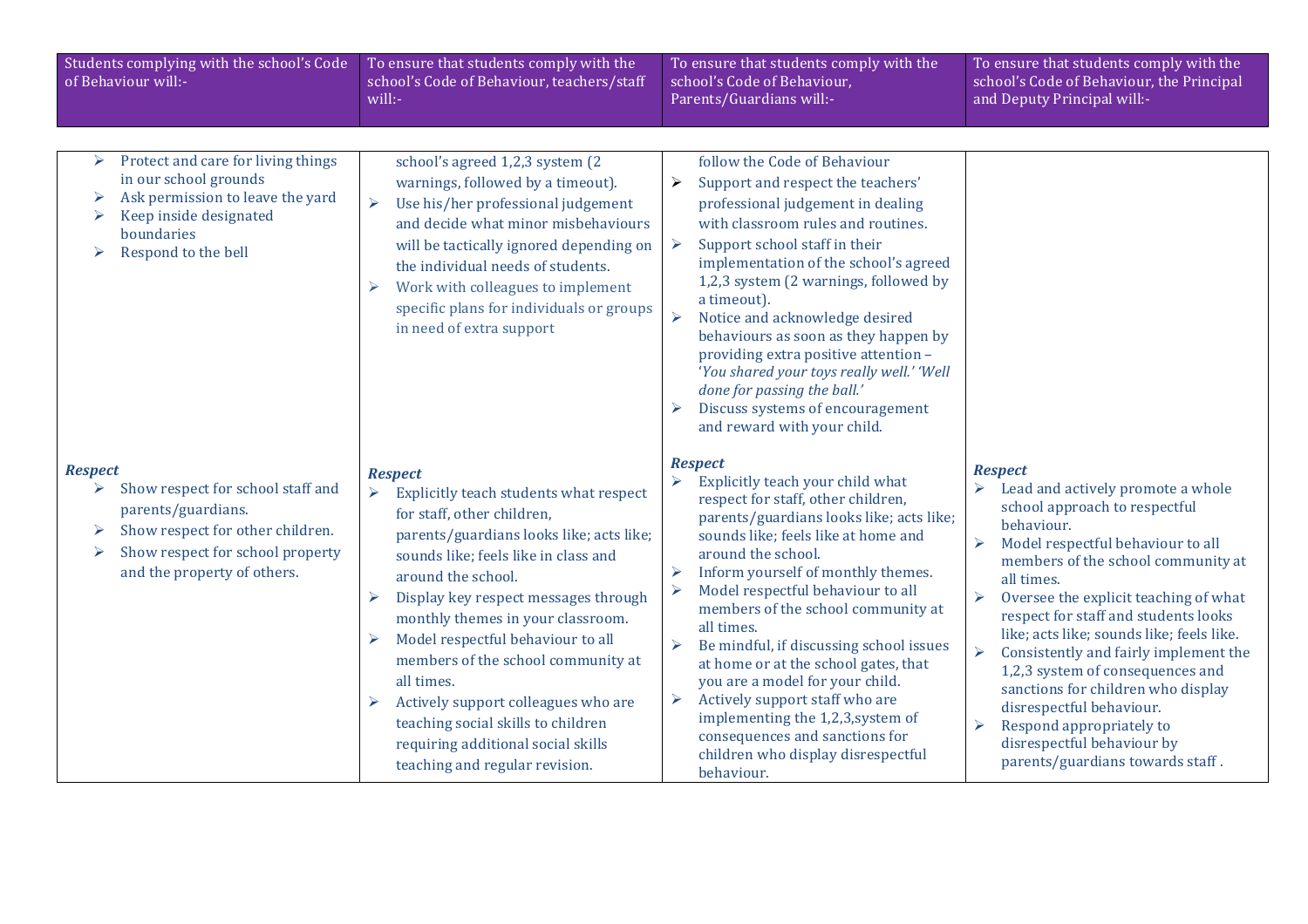| Consistently and fairly implement the<br>Respond appropriately to<br>1,2,3 system of consequences and<br>disrespectful behaviour by<br>sanctions for children who display<br>disrespectful behaviour.<br>behaviour.<br><b>Rights &amp; responsibilities</b><br><b>Rights &amp; responsibilities</b><br><b>Rights &amp; responsibilities</b><br><b>Rights &amp; responsibilities</b><br>Actively promote the right of every<br>Respect the right of every child to be<br>Actively promote the right of every<br>➤<br>child to be safe and secure in school.<br>safe and secure in school.<br>child to be safe and secure in school.<br>Actively promote the right of every<br>$\blacktriangleright$<br>$\blacktriangleright$<br>Respect the right of every staff<br>$\blacktriangleright$<br>Actively promote the right of every<br>➤<br>staff member to be safe and secure in<br>member to be safe and secure in<br>staff member to be safe and secure in<br>school.<br>school.<br>school.<br>school.<br>Actively promote the right of every<br>$\blacktriangleright$<br>Actively promote the right of every<br>➤<br>Respect the right of every<br>Actively promote the right of every<br>$\blacktriangleright$<br>parent/guardians/visitor to be safe<br>parent/guardians/visitor to be safe<br>parent/guardians/visitor to be safe<br>and secure in school.<br>secure in school.<br>and secure in school.<br>and secure in school.<br>Treat others as you would like to be<br>Prevent, as far as possible, any<br>$\blacktriangleright$<br>$\blacktriangleright$<br>Treat others as you would like to be<br>$\blacktriangleright$<br>Treat others as you would like to be<br>treated at all times.<br>improper conduct and behaviour<br>treated at all times.<br>treated at all times.<br>$\blacktriangleright$<br>Know what constitutes bullying<br>Keep hands, feet and belongings to<br>$\blacktriangleright$<br>Know what constitutes bullying<br>children and staff at risk.<br>behaviour.<br>yourself.<br>behaviour.<br>Take immediate action when the<br>$\blacktriangleright$<br>Read and follow the DSPNS Anti-<br>$\blacktriangleright$<br>Actively watch out for signs of bullying<br>$\blacktriangleright$<br><b>Bullying Policy.</b><br>safety and security of children are<br>behaviour in class and around the<br>Actively encourage your child to ask<br>compromised in any way and give<br>$\blacktriangleright$<br>school.<br>feedback on decisions made to<br>relevant questions in class, stay on<br>Respond appropriately to incidents of<br>➤<br>task, work hard, complete class work<br>relevant parents/guardians.<br>bullying behaviour by applying the<br>Take immediate action when the<br>and homework.<br>$\blacktriangleright$<br><b>DSPNS Anti-Bullying Policy</b><br>Establish a homework routine with<br>$\blacktriangleright$ | Students complying with the school's Code<br>of Behaviour will:- | To ensure that students comply with the<br>school's Code of Behaviour, teachers/staff<br>will:- | To ensure that students comply with the<br>school's Code of Behaviour,<br>Parents/Guardians will:- | To ensure that students comply with the<br>school's Code of Behaviour, the Principal<br>and Deputy Principal will:-                                                                                                                                                                                                                                                                                                                                                                                       |
|-------------------------------------------------------------------------------------------------------------------------------------------------------------------------------------------------------------------------------------------------------------------------------------------------------------------------------------------------------------------------------------------------------------------------------------------------------------------------------------------------------------------------------------------------------------------------------------------------------------------------------------------------------------------------------------------------------------------------------------------------------------------------------------------------------------------------------------------------------------------------------------------------------------------------------------------------------------------------------------------------------------------------------------------------------------------------------------------------------------------------------------------------------------------------------------------------------------------------------------------------------------------------------------------------------------------------------------------------------------------------------------------------------------------------------------------------------------------------------------------------------------------------------------------------------------------------------------------------------------------------------------------------------------------------------------------------------------------------------------------------------------------------------------------------------------------------------------------------------------------------------------------------------------------------------------------------------------------------------------------------------------------------------------------------------------------------------------------------------------------------------------------------------------------------------------------------------------------------------------------------------------------------------------------------------------------------------------------------------------------------------------------------------------------------------------------------------------------------------------------------------------------------------------------------------------------------------------------------------------------------------------------------------------------------------------------------------------------------------------------------------------------------------------------------------------------------------------------------------------------|------------------------------------------------------------------|-------------------------------------------------------------------------------------------------|----------------------------------------------------------------------------------------------------|-----------------------------------------------------------------------------------------------------------------------------------------------------------------------------------------------------------------------------------------------------------------------------------------------------------------------------------------------------------------------------------------------------------------------------------------------------------------------------------------------------------|
| your child<br>feedback on decisions made to<br>relevant staff member.<br>behaviour in class and around the                                                                                                                                                                                                                                                                                                                                                                                                                                                                                                                                                                                                                                                                                                                                                                                                                                                                                                                                                                                                                                                                                                                                                                                                                                                                                                                                                                                                                                                                                                                                                                                                                                                                                                                                                                                                                                                                                                                                                                                                                                                                                                                                                                                                                                                                                                                                                                                                                                                                                                                                                                                                                                                                                                                                                        |                                                                  |                                                                                                 |                                                                                                    | parents/guardians towards children.<br>Act appropriately on all referrals from<br>teachers in relation to disrespectful<br>Actively promote the right of every<br>child to be safe and secure in school.<br>Actively promote the right of every<br>staff member to be safe and secure in<br>parent/guardian/visitor to be safe and<br>likely to put the safety and security of<br>safety and security of a staff member<br>is compromised in any way and give<br>Actively watch out for signs of bullying |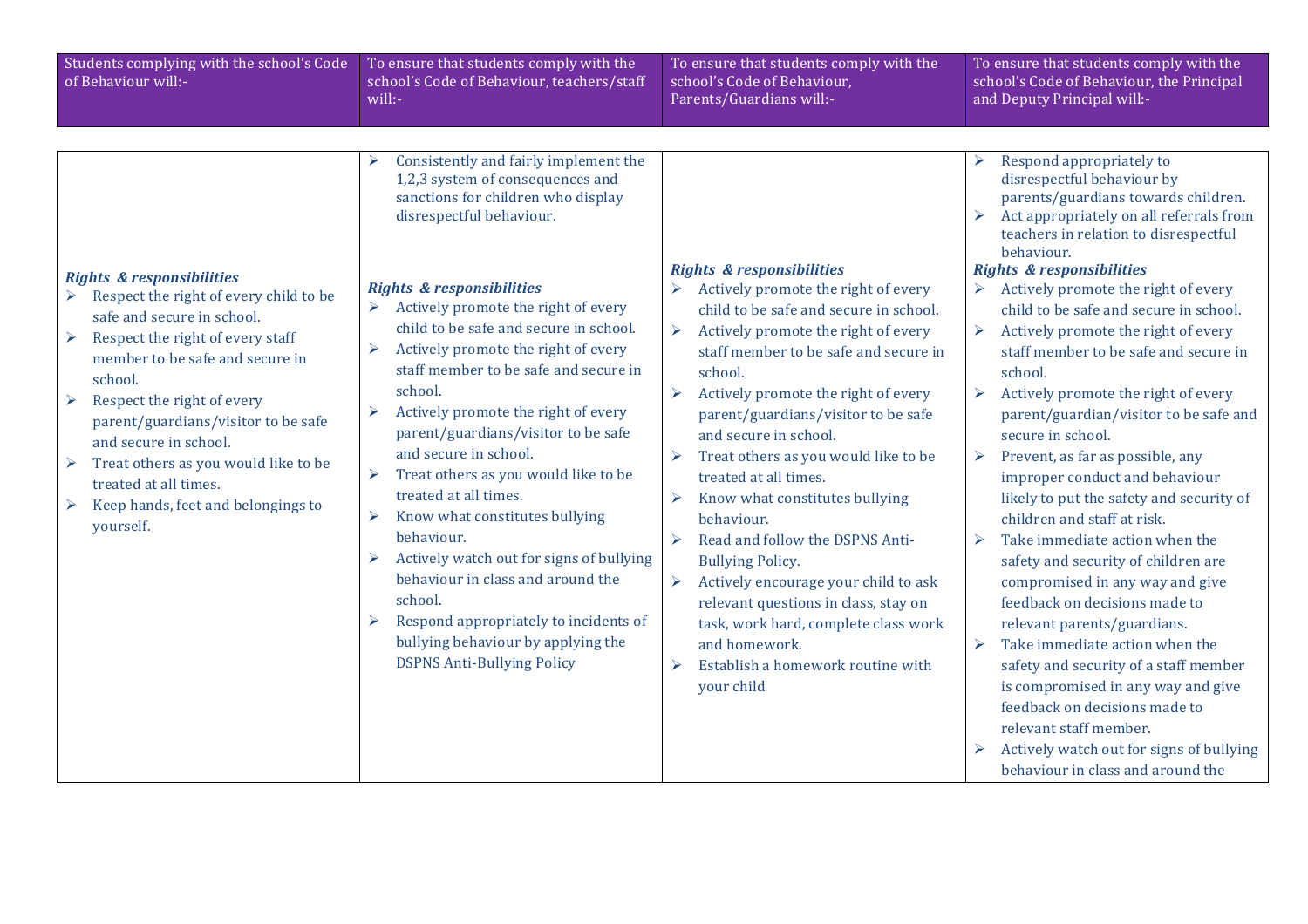| Students complying with the school's Code<br>of Behaviour will:-                                                                                                                                                                                                                                                                                             | To ensure that students comply with the<br>school's Code of Behaviour, teachers/staff<br>will:-                                                                                                                                                                                                                                                                                                                                                                                                                                                      | To ensure that students comply with the<br>school's Code of Behaviour,<br>Parents/Guardians will:-                                                                                                                                                                                                                                                                                                         | To ensure that students comply with the<br>school's Code of Behaviour, the Principal<br>and Deputy Principal will:-                                                                                                                                                                                                                                                                                                                                                                                                                                                                                                                                                                                                                                                                  |
|--------------------------------------------------------------------------------------------------------------------------------------------------------------------------------------------------------------------------------------------------------------------------------------------------------------------------------------------------------------|------------------------------------------------------------------------------------------------------------------------------------------------------------------------------------------------------------------------------------------------------------------------------------------------------------------------------------------------------------------------------------------------------------------------------------------------------------------------------------------------------------------------------------------------------|------------------------------------------------------------------------------------------------------------------------------------------------------------------------------------------------------------------------------------------------------------------------------------------------------------------------------------------------------------------------------------------------------------|--------------------------------------------------------------------------------------------------------------------------------------------------------------------------------------------------------------------------------------------------------------------------------------------------------------------------------------------------------------------------------------------------------------------------------------------------------------------------------------------------------------------------------------------------------------------------------------------------------------------------------------------------------------------------------------------------------------------------------------------------------------------------------------|
| <b>Learning Environment</b><br>Work hard in every class, to the best of<br>your ability.<br>Allow other students in the class to<br>➤<br>listen, learn, ask questions and<br>complete their work in class.<br>Respect others and their thoughts<br>➤<br>Give thoughtful feedback<br>Report all incidents of bullying<br>➤<br>behaviour to a member of staff. | <b>Learning Environment</b><br>Plan and deliver lessons that are<br>➤<br>appropriately differentiated.<br>Have a system to encourage students<br>➤<br>to ask relevant questions in class, stay<br>on task, work hard, complete class<br>work and homework.<br>Establish clear expectations for<br>$\blacktriangleright$<br>students by having easily understood<br>rules and routines for your students.<br>Create a positive learning<br>➤<br>environment in your classroom by<br>adopting a consistent and fair<br>approach to rules and routines. | <b>Learning Environment</b><br>Actively encourage your child to allow<br>➤<br>other children in the class to listen,<br>learn, ask questions and complete<br>their work in class.<br>$\blacktriangleright$<br>Support the staff in their system of<br>encouragements and rewards for<br>classes.<br>Support the staff in consistently and<br>$\blacktriangleright$<br>fairly applying classroom sanctions. | school.<br>Respond appropriately to incidents of<br>bullying behaviour by applying the<br><b>DSPNS Anti-Bullying Policy.</b><br><b>Learning Environment</b><br>Prioritise teaching and learning as the<br>core purpose of the school.<br>$\blacktriangleright$<br>Lead and implement the whole school<br>Literacy and Numeracy Plan.<br>Support school based interventions for<br>$\blacktriangleright$<br>learning and behaviour support.<br>Create a forum to allow teachers to<br>$\blacktriangleright$<br>share good practice in relation to<br>effective and differentiated<br>$\circ$<br>teaching<br>strategies to manage<br>$\circ$<br>challenging behaviour<br>Consistently and fairly apply<br>➤<br>consequences and/or sanctions for<br>breaches of the Code of Behaviour. |
| <b>Personal Technological Devices</b><br>Turn off all personal technological<br>devices while at school.                                                                                                                                                                                                                                                     | <b>Personal Technological Devices</b><br>Actively encourage children to comply<br>with the school rule on turning off<br>personal technological devices while<br>at school.<br>Consistently implement consequences<br>and sanctions for breaches of the rule,                                                                                                                                                                                                                                                                                        | <b>Personal Technological Devices</b><br>Actively encourage your child to<br>➤<br>comply with the school rule on turning<br>off personal technological devices<br>while at school.<br>$\blacktriangleright$<br>Actively support staff in consistently                                                                                                                                                      | <b>Personal Technological Devices</b><br>Actively encourage children to comply<br>with the school rule on turning off<br>personal technological devices while<br>at school.<br>Consistently implement consequences<br>➤<br>and sanctions for breaches of the rule,                                                                                                                                                                                                                                                                                                                                                                                                                                                                                                                   |